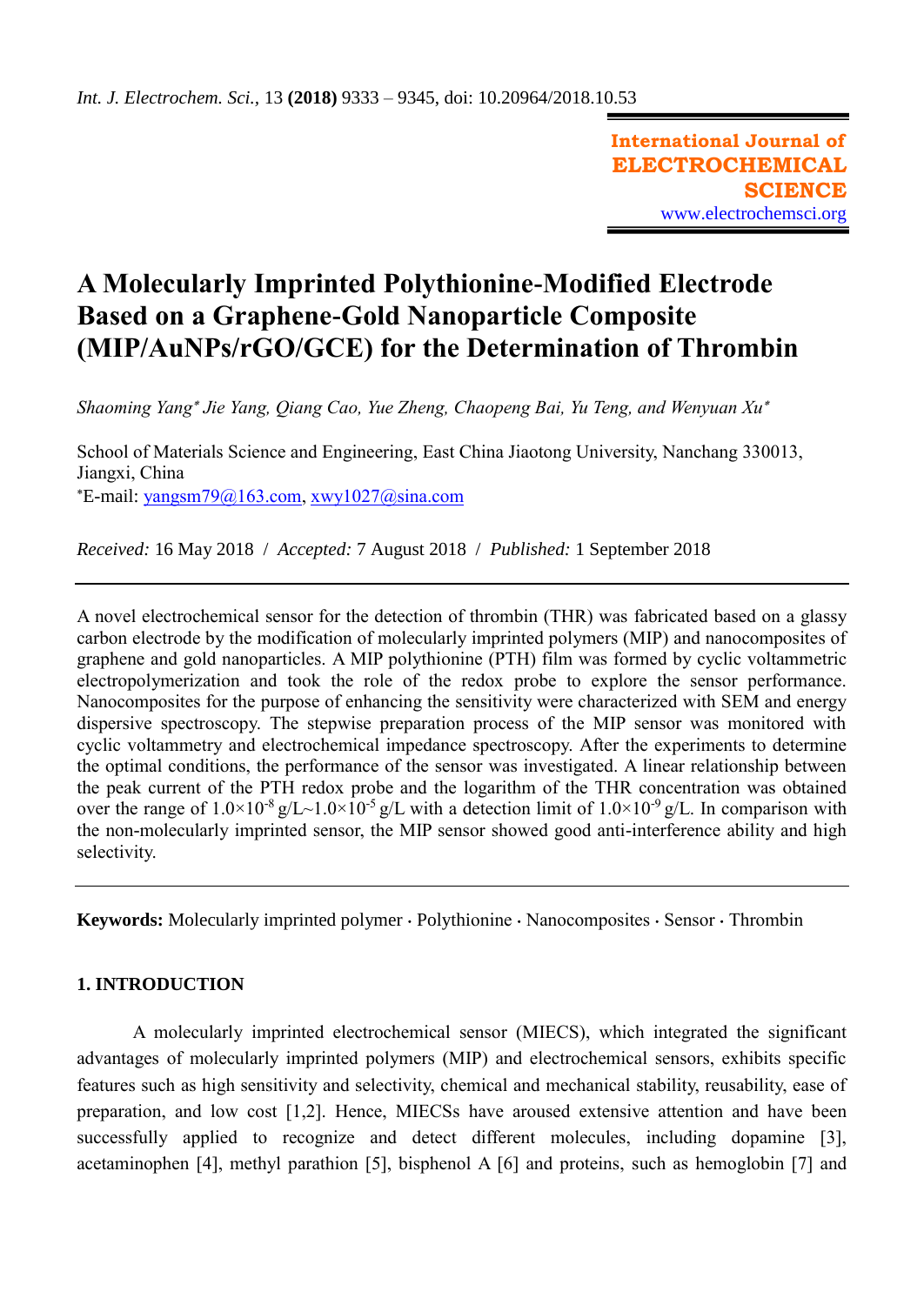bovine serum albumin [8]. However, the molecular imprinting of proteins is still a challenge due to the unstable three-dimensional conformation of proteins in the harsh imprinting conditions and difficulty in eluting target proteins with a large molecular size from the imprinted cavities. Surface imprinting has emerged as the most effective macromolecule imprinting method. This approach imprints local binding sites at or close to the surface of the MIP, which overcomes the above problems that occurred during protein imprinting [9].

Among the many types of surface imprinting methods, electropolymerization is a potential technique for developing MIECSs used for protein recognition and detection because of its advantages of easy preparation, simple control of the MIP layer thickness, good stability and good reproducibility. Although various monomers such as pyrrole [10], *o*-phenylenediamine [11], and dopamine [12] have been electropolymerized to form MIPs on the surface of the base electrode for protein detection, the presence of the electroactive probe  $[Fe(CN)_6]^{3-}$  in the solution was necessary for the measurement of the current signal before and after the incubation of the target protein. The monomer thionine (TH) can also be electropolymerized to form stable and electroactive poly(thionine) (PTH). PTH, acting as both an excellent electron mediator and immobilization matrix, has been extensively applied for biosensing applications of glucose [13], hydrogen peroxide [14], NADH [15] and DNA [16]. Based on this idea, this paper proposed a new project, in which the electropolymerized PTH film can serve two roles: a MIP film for target recognition and an electroactive probe for the measurement of the signal change after the binding of the target.

In the reported literature regarding MIP sensors for protein detection, nanomaterials such as graphene and gold nanoparticles, possessing some key features such as a large surface area, good biocompatability and excellent conductivity, were introduced into the preparation of MIP sensors as the supporting material, which enhanced the sensitivity and amplified the signal response of the sensors [17, 18]. The nanocomposites of graphene-gold nanoparticles offer a better microenvironment for protein binding and better electrochemical properties due to the synergistic effect [12, 19].

Herein, thrombin (THR) was selected as the target protein to explore the viability of the proposed MIECS method based on the nanocomposites of graphene-gold nanoparticles, in which PTH serves two roles as the MIP film and electroactive probe. Thrombin is a serine proteolytic hydrolase that is widely found in the mammalian blood clotting system and can catalyze fibrinogen to fibrin. It plays a significant role in wound healing, inflammation, and blood coagulation [20, 21]. The concentration of THR is an important indicator to measure whether the coagulation mechanism is healthy.

In this work, THR and TH were considered as the protein template and monomer, respectively. The merits of nanocomposites and electropolymerization were fully utilized to successfully construct a sensitive and selective MIECS based on surface imprinting. TH was electropolymerized in the presence of THR on the surface of a glassy carbon electrode (GCE), which was first modified with nanocomposites of graphene-gold nanoparticles to enhance the sensitivity of the proposed sensor. The electropolymerized PTH played two roles here, as the MIP film and electroactive probe, thus simplifying the preparation process of the MIP sensor and requiring no external electroactive probe of  $[Fe(CN)_6]^3$ . The target THR was determined through the reduction signal decrease of PTH due to the electrochemical inertness of THR depressing the electron transfer of PTH on the electrode surface. The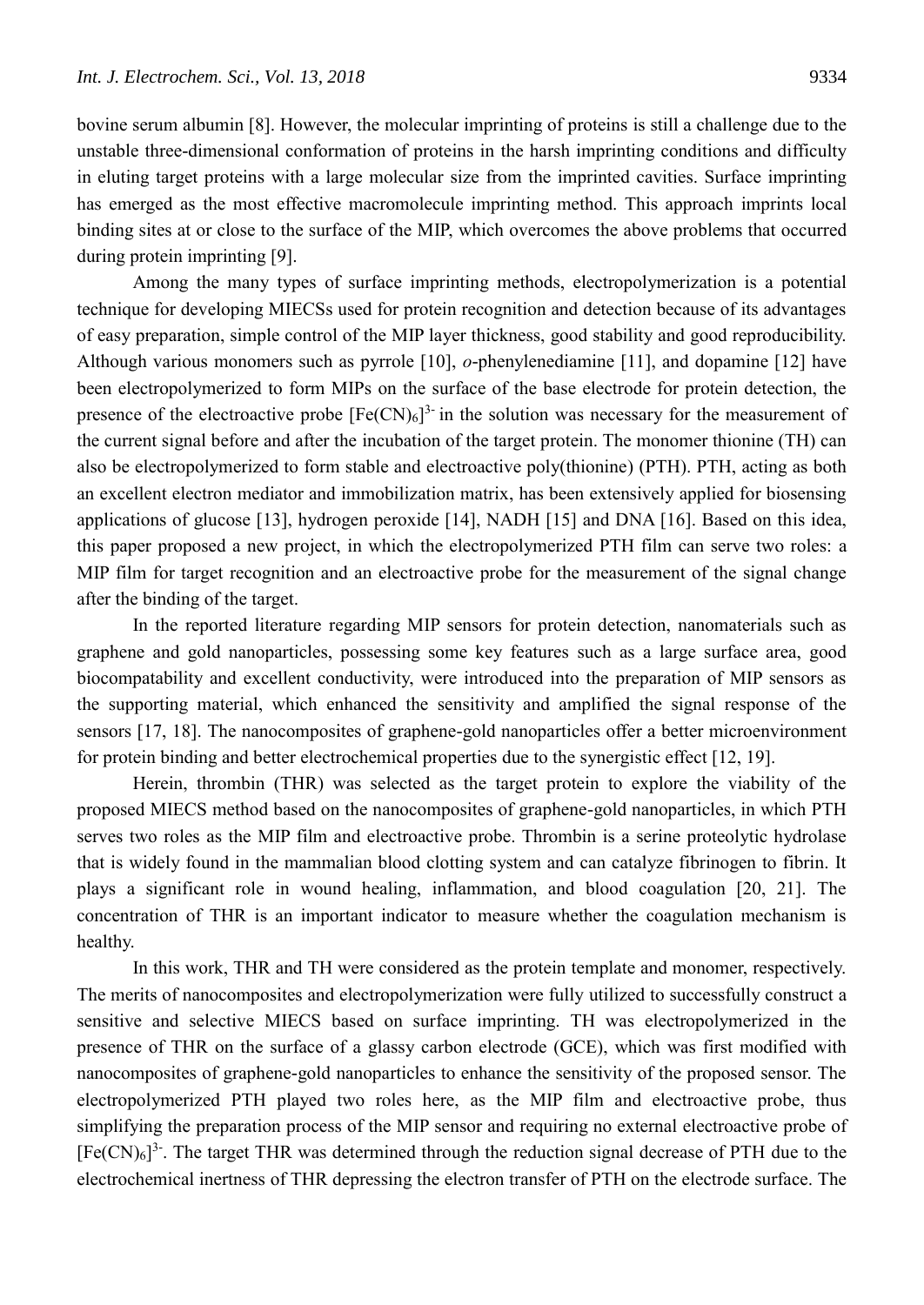reduction signal produced by PTH has a linear relationship with the concentration of THR. The results exhibited a wide detection range, high selectivity, high sensitivity, and good reproducibility. **2. EXPERIMENTAL**

### *2.1 Chemicals and reagents*

HAuCl4 was purchased from Sigma-Aldrich. Graphite was from the Shantou Xilong Chemical Company. Thrombin (THR,  $M_w = 36700$  g/mol,  $\geq 200$  U/mg) was obtained from the Bomei Biotechnology Company (Shanghai, China). Thionine was obtained from the Shanghai Chemical Reagent Company. Glucose oxidase (GOD,  $\geq 100$  U/mg) was from the Shanghai Biological Engineering Company. Horseradish peroxidase (HRP, ≥250 U/mg) was purchased from the Shanghai Sanjie Biological Co., Ltd. Bovine serum albumin (BSA) was from the Shanghai Crystal Pure Co., Ltd, and dopamine hydrochloride (DPA) was obtained from Aladdin (Shanghai, China).

## *2.2 Instruments*

Scanning electron microscopy (SEM) tests were implemented on a JSM-6701F JEOL SEM. All electrochemical measurements were performed on a CHI660C electrochemical workstation (Shanghai, China) with a common three-electrode system, which consisted of the modified GCE as the working electrode, a platinum wire as the auxiliary electrode and a Ag/AgCl electrode as the reference electrode.

# *2.3 Preparation of the MIP sensor and NIP sensor*

Before modification, the glassy carbon electrode was pretreated according to reference 22. Graphene oxide (GO) was prepared by the modified Hummers method [23]. Five milligrams of GO was dispersed in 10 mL of distilled water under ultrasonic vibration for 1 h to obtain a GO dispersion. Six microliters of GO dispersion was dropped onto the pretreated GCE and allowed to dry. Then, GO was electrochemically reduced in a 0.1 M KCl solution by cyclic voltammetry over the range of -1.7 V~0.2 V for 20 cycles with a scan rate of 100 mV/s. After the electrochemical reduction of GO, a reduced graphene oxide (rGO)-modified GCE (rGO/GCE) was acquired. Next, the prepared rGO/GCE was immersed in a 2 mM HAuCl<sub>4</sub> solution, followed by cyclic voltammetry for 26 segments at a rate of 100 mV/s over the range of  $+1.4$  V $\sim$ -0.2 V to obtain a gold nanoparticle (AuNPs)-modified rGO/GCE (AuNPs/rGO/GCE).

The AuNPs/rGO/GCE was first anodized at  $+1.5$  V for 660 s in PBS (pH = 6.4) containing 0.04 mg/mL THR and 2 mM TH. Then, the electropolymerization was implemented by a cyclic voltammetry (CV) method at a rate of 100 mV/s for 120 segments between +0.1 V and -0.4 V to give a polymer-modified AuNPs/rGO/GCE. Next, the polymer-modified AuNPs/rGO/GCE was eluted for 20 min in acetate-buffered solution (ABS,  $pH = 4.6$ ) to remove the THR molecule, and a molecularly imprinted sensor for THR recognition (denoted as MIP/AuNPs/rGO/GCE) was obtained.

As a control, a nonimprinted sensor (denoted as NIP/AuNPs/rGO/GCE) was prepared by the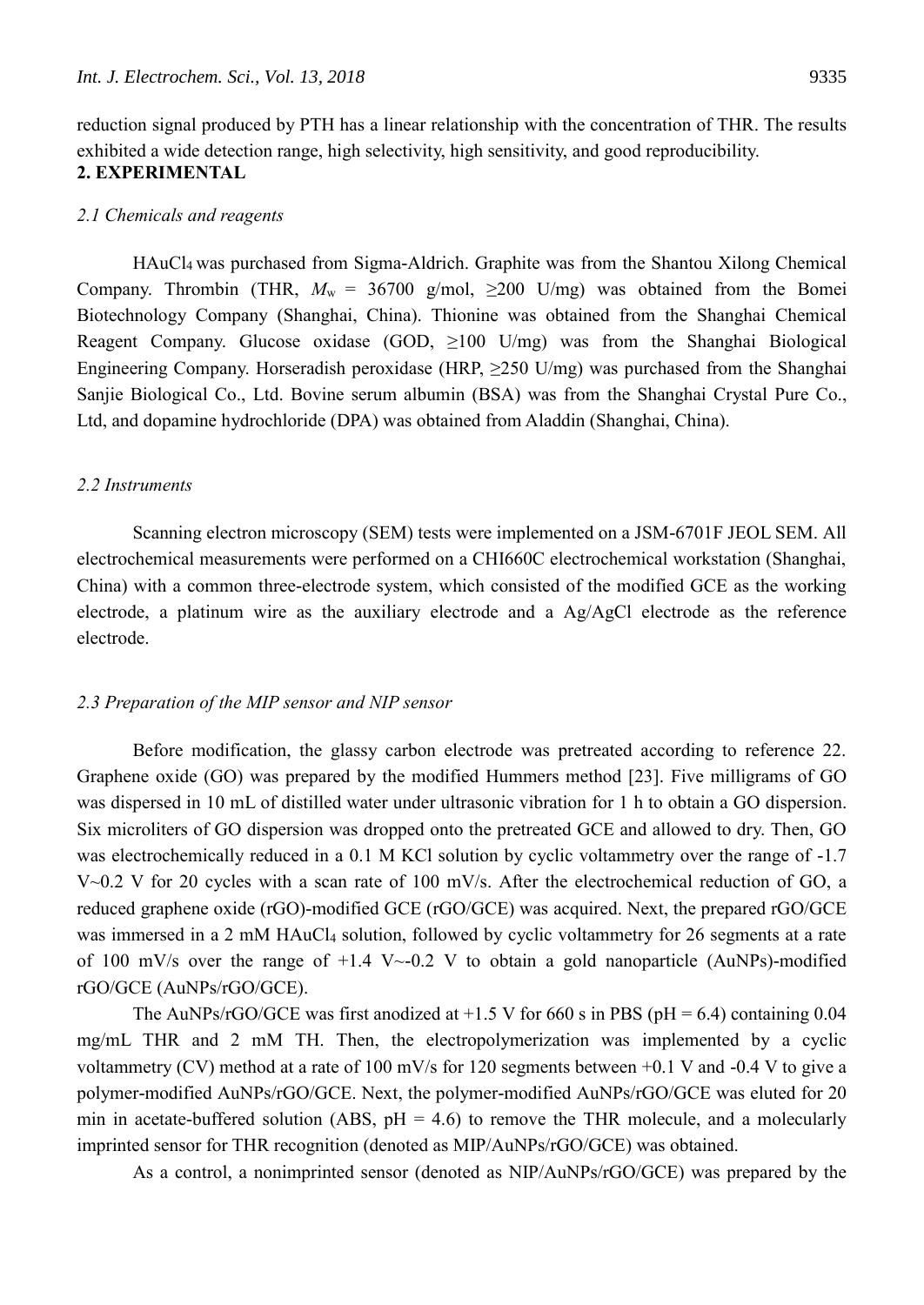same procedure except for the absence of THR template molecules in the polymerization process.

## *2.4 Electrochemical measurements*

The cyclic voltammetry was carried out in the range of from 0.2 V to -0.6 V in phosphate buffer ( $pH = 6.0$ ) containing 0.1 M NaCl. The electrochemical impedance spectroscopy (EIS) was carried out in the solution of 5 mmol/L K<sub>3</sub>[Fe(CN)<sub>6</sub>]/K<sub>4</sub>[Fe(CN)<sub>6</sub>] (V:V = 1:1) over a frequency range from 1 to 100 000 Hz with an amplitude of 5 mV and was simulated by ZSimpWin software. Differential pulse voltammetry (DPV) was achieved over the range of 0 V to -0.4 V in phosphate buffer containing 0.1 M NaCl.

# **3. RESULTS AND DISCUSSION**

## *3.1 SEM and EDS characterization of the nanocomposite-modified electrode*





**Figure 1.** (A) SEM image of the rGO/GCE; (B) SEM image of AuNPs/rGO/GCE; and (C) EDS image of AuNPs/rGO/GCE.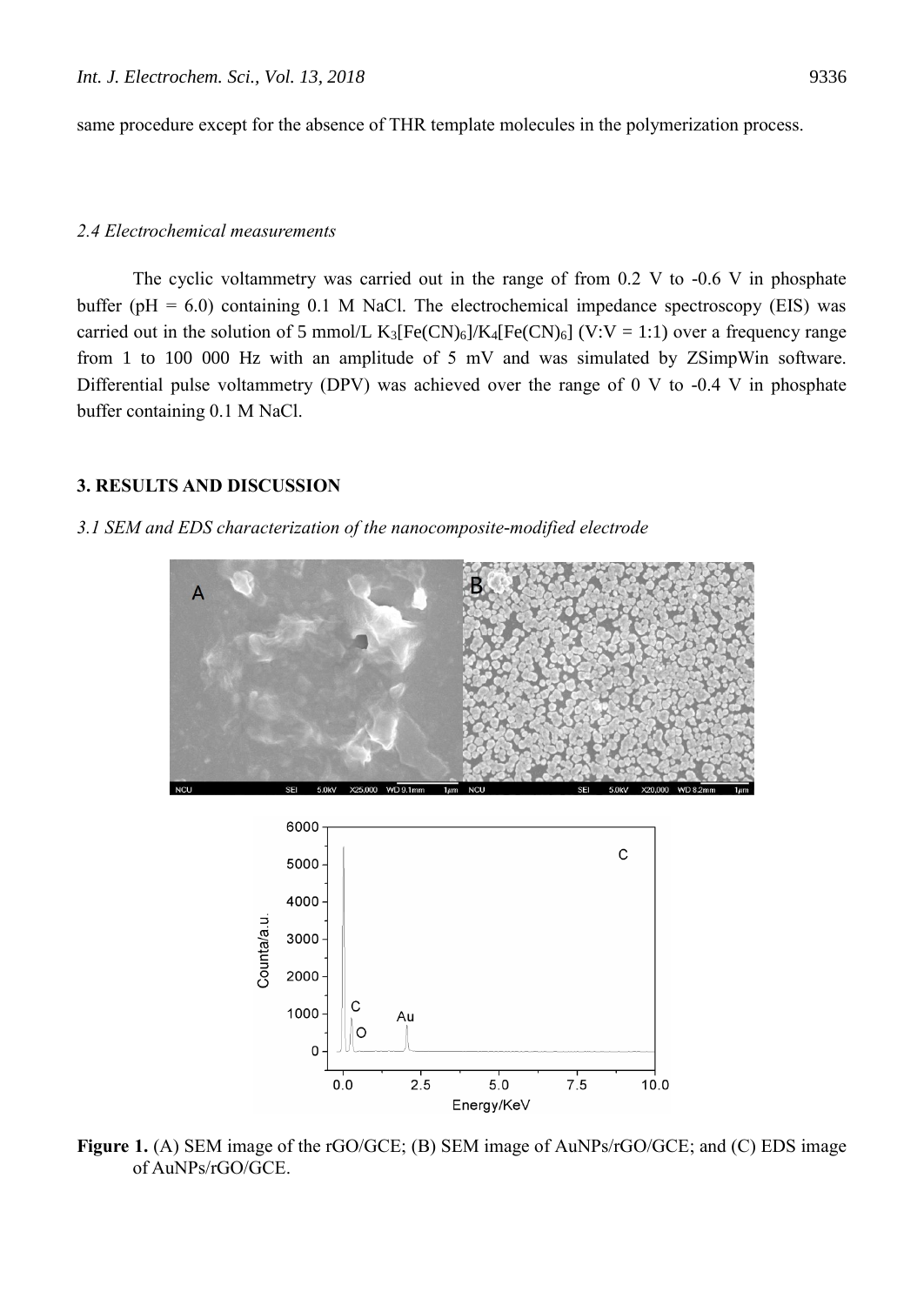SEM was employed to analyze the surface morphologies of the rGO/GCE and AuNPs/rGO/GCE. As shown in Fig. 1 (A), it can be seen that many thin wrinkles are observed on the surface of the electrode, which was also observed in reference 24 for the SEM of rGO, indicating that the rGO obtained by electrochemical reduction is immobilized on the surface of the GCE. Fig. 1 (B) is the image of the AuNPs/rGO/GCE, and it can be seen that particles of approximately 70~100 nm are evenly distributed on the surface of the modified electrode. Fig. 1 (C) shows an energy spectrum analysis of the modified electrode. The peaks of C and Au elements can be seen from the image, indicating that AuNPs/rGO is successfully immobilized onto the electrode surface.

## *3.2 Cyclic voltammetric characterization of different modified electrodes*

The stepwise preparation process of the sensor was characterized by cyclic voltammetry in PBS (pH = 6.0, 0.1 M NaCl) at a rate of 100 mV/s over the range from  $+0.2$  V to -0.6 V. The cyclic voltammetry responses of the different electrodes are shown in Fig. 2 (A). The curves a, b, c, d and e are denoted GCE, rGO/GCE, AuNPs/rGO/GCE, MIP/AuNPs/rGO/GCE before template extraction and MIP/AuNPs/rGO/GCE after template extraction, respectively. It can be seen that the bare GCE has no redox peak in the range of 0.2 V to -0.6 V, and the charging current of the electrode becomes larger due to the modification with rGO and AuNPs. After the molecularly imprinted film was electropolymerized, a pair of redox peaks appeared ca. -0.2 V, indicative of the redox peak of PTH [25]. After the template was eluted, the peak current of PTH obviously increased because cavities formed by the template extraction facilitated the electron transfer between PTH and GCE.

To demonstrate the roles of AuNPs and rGO, a MIP/GCE was prepared. As shown in Fig. 2 (B), the peak current of the MIP/AuNPs/rGO/GCE was much higher than that of MIP/GCE, which proved that the nanoparticles of AuNPs and rGO effectively increase the specific surface area and promote the electron transfer [26].

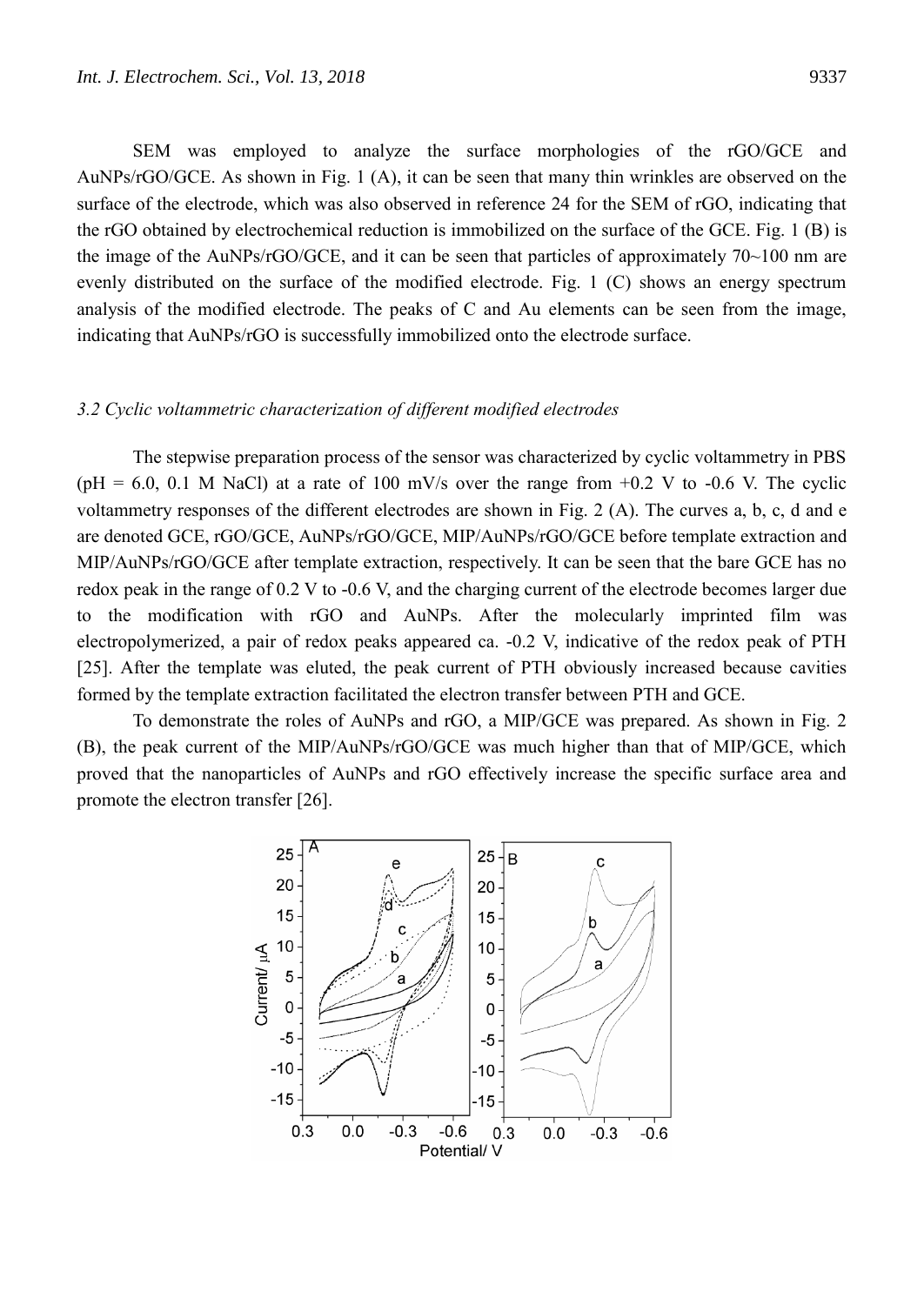**Figure 2.** (A) CV responses of the (a) bare GCE, (b) rGO/GCE, (c) AuNPs/rGO/GCE, (d) MIP/AuNPs/rGO/GCE before template extraction, and (e) MIP/AuNPs/rGO/GCE after template extraction in PBS ( $pH = 6.0$ , 0.1 M NaCl). (B) CV responses of the (a) GCE, (b)  $MIP/GCE$ , and (c)  $MIP/AuNPs/rGO/GCE$  in PBS (pH = 6.0, 0.1 M NaCl).

The NIP/AuNPs/rGO/GCE was also characterized by cyclic voltammetry, as shown in Fig. 3. The curves a, b and c represent the GCE as well as the NIP/AuNPs/rGO/GCE before and after template extraction, respectively. Although there is a pair of redox peak of PTH ca. -0.2 V in curve b, no marked change was found for the NIP/AuNPs/rGO/GCE after template extraction in curve c, indicating that there was no cavity formed on the nonimprinted film to enhance electron transfer between PTH and the GCE [27].



Figure 3. CV responses of the (a) bare GCE, (b) NIP/AuNPs/rGO/GCE before template extraction, and (c)  $NIP/AuNPs/rGO/GCE$  after template extraction in PBS ( $pH = 6.0, 0.1 M NaCl$ ).

## *3.3 Electrochemical impedance spectroscopy (EIS) characterization of different modified electrodes*

EIS can clearly characterize the impedance change of the modified electrode surface. The impedance spectra consist of a semicircle portion in the high-frequency regions and a linear portion in the low-frequency regions. The diameter of the semicircle section represents the electron transfer resistance *R*ct, while the straight line represents the diffusion controlled process [28]. Fig. 4 shows the electrochemical impedance spectra of the modified electrode in 5 mM  $K_3[Fe(CN)_6]/K_4[Fe(CN)_6]$ solution containing 0.1 M KCl. The GCE showed a small semicircle (curve a), indicative of the fast electron transfer involved in the electrode reaction. After nanocomposites of rGO and AuNPs were modified on the surface of the GCE, a smaller semicircle was observed (curve b), indicating that the modification with rGO and AuNPs greatly improved the electron transfer rate on the electrode surface [18]. When the MIP film was formed on the AuNPs/rGO/GCE, a significantly increased semicircle was acquired (curve c), indicating that the MIP film and template THR hindered the electron transfer on the electrode. After the template was eluted, a decreased semicircle was observed (curve d) because the removal of the template molecule from the MIP film left some specific recognition cavities, which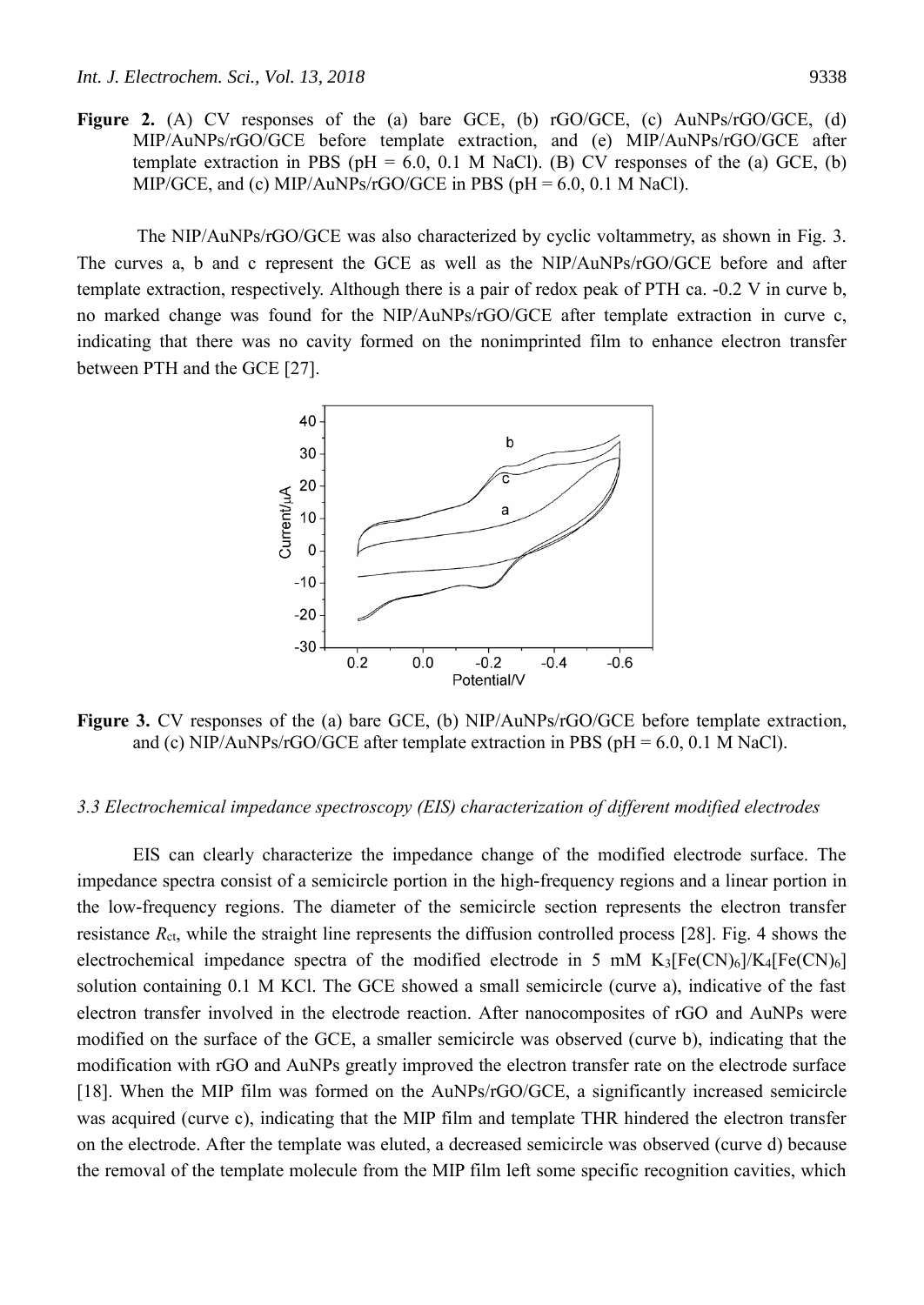facilitated the electron transfer to the electrode surface. Meanwhile, an increase of the semicircle was seen in curve e after the template was recombined with the cavities of the electrode surface, which meant that THR occupied some cavities and blocked the electron transfer [18, 29].



**Figure 4.** EIS responses of the (a) GCE, (b) AuNPs/rGO/GCE, (c) MIP/AuNPs/rGO/GCE before template extraction, (d) MIP/AuNPs/rGO/GCE after template extraction, and (e) MIP/AuNPs/rGO/GCE after template rebinding.

# *3.4 Effect of the scan rate on the electrochemical behavior of the MIP sensor*

The effect of the scan rate on the peak current of PTH for the MIP/AuNPs/rGO/GCE sensor was investigated, as shown in Fig. 5. In the range of 0.1 V/s~1.0 V/s, the redox peak current increased with the increase of the scan rate. The peak current was linear to the scan rate. The linear equations are *I*<sub>pa</sub> (μA) = 0.12-97.00 ν (V/s) (linear correlation coefficient = 0.990) and *I*<sub>pc</sub> (μA) = 4.57 + 133.99 ν (V/s) (linear correlation coefficient =  $0.992$ ). These results demonstrated that the redox process of PTH in the MIP sensor was controlled by the surface characteristics [30].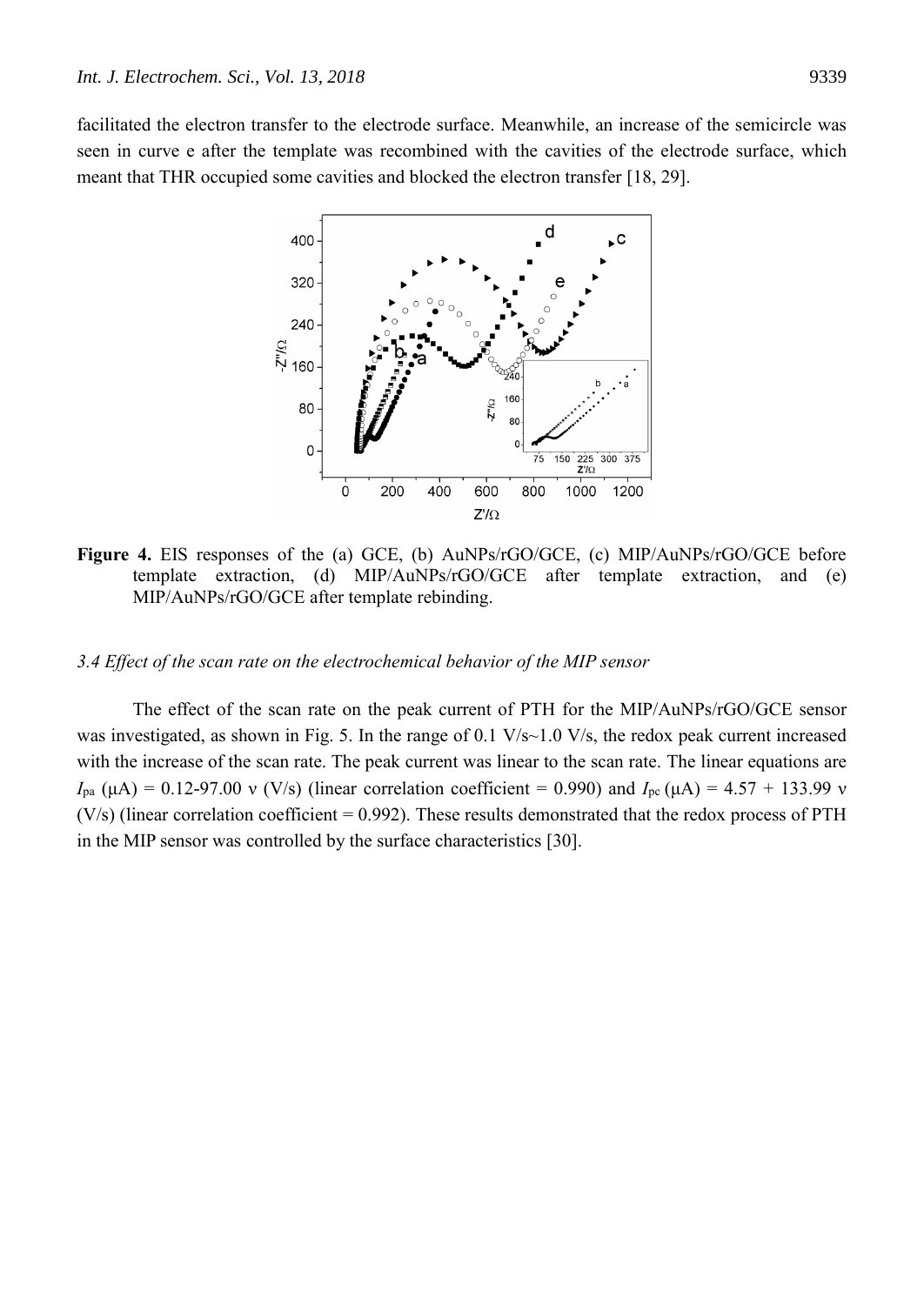

**Figure 5.** (A) CV responses of the MIP/AuNPs/rGO/GCE with scan rates from 0.1 V/s to 1.0 V/s; (B) linear fitting curve between the peak current and scan rate.

## *3.5 Optimization of the experimental conditions*

The elution efficiency of the template molecule is directly related to the sensitivity of the MIP sensor. ABS ( $pH = 4.6$ ), 0.1 M NaOH, water and 0.01 M HCl were selected as eluants to elute the template molecules. From Fig. 6 (A), the maximum value of *I*elution (defined as *I*after elution minus *I*before  $_{\text{elution}}$ ) was obtained for the ABS eluant (pH = 4.6). The reason was that intramolecular hydrogen bonds in the target were destroyed by ABS and so the spatial structure of template was broken down in ABS  $(pH = 4.6)$  [31]. Thus, ABS ( $pH = 4.6$ ) was selected as the eluent.

After selecting ABS ( $pH = 4.6$ ) as the eluent, the elution time was optimized. The curve in Fig. 6 (B) indicated that the reduction peak signal increased with the increase of the elution time from 5 to 20 min. Beyond the elution time of 20 min, the peak current tended to be stable. Thus, the elution time selected for the subsequent experiments was 20 min.

In addition, other influencing factors including the pH and incubation time were investigated. Overall, the MIP sensor was obtained with the MIP/AuNPs/rGO/GCE in ABS ( $pH = 4.6$ ) for 20 min to elute the template THR. The prepared MIP sensor was immersed into a PBS supporting solution at a pH of 6.0 containing THR, incubated for 20 min and subsequently measured with the DPV technique.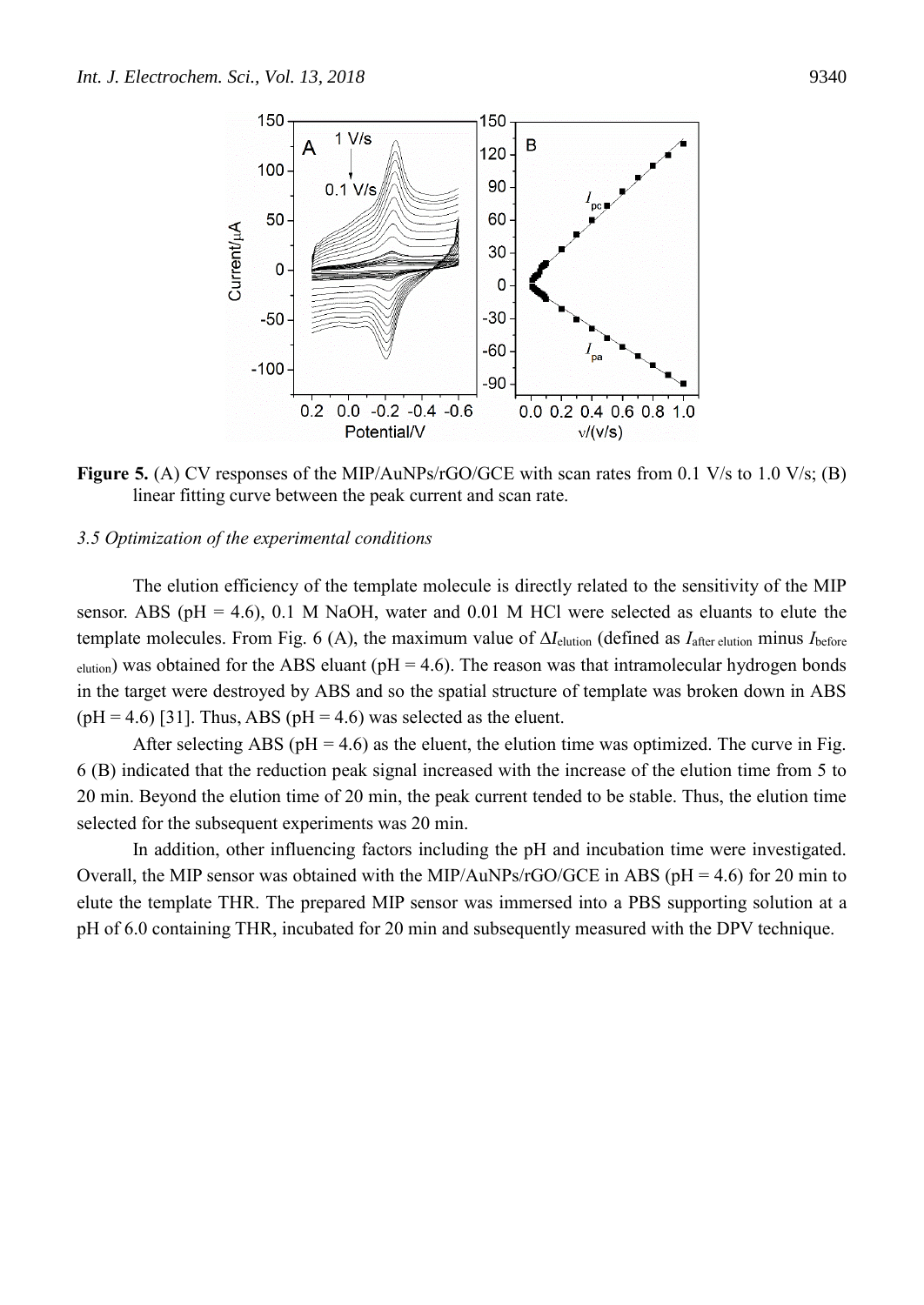

**Figure 6.** (A) Influence of different elution solutions on responses of the sensor; (B) influence of different elution times on the response of the MIP/AuNPs/rGO/GCE.

## *3.6 Selectivity, stability and reproducibility of the MIP/AuNPs/rGO/GCE sensor*

Bovine serum albumin, diphenylamine, horseradish peroxidase and glucose oxidase were selected as potential interfering substances to evaluate the selectivity of the MIP sensor. The interference was investigated by recording the DPV responses of interfering substances at 10 times the concentration of THR and  $5.0 \times 10^{-7}$  g/L THR in PBS (pH = 6.0). The results are shown in Fig. 7, which demonstrated that there were no noticeable responses from interfering substances. In addition, the NIP sensor had very little current response to both THR and interfering substances. These results showed that the MIP sensor had high selectivity for the template THR.

The MIP sensor was prepared by using the same electrode three times. The current responses were measured for  $5.0 \times 10^{-7}$  g/L THR, and the relative standard deviation was 2.08%. In addition, three MIP sensors were prepared in parallel, and the relative standard deviation obtained for a  $5.0 \times 10^{-1}$ <sup>7</sup> g/L THR measurement was 5.8%. The prepared MIP sensor was stored at 4 °C, and the response current was 93.1% of the original current after one week. These results proved that the MIP sensor had good reproducibility and stability.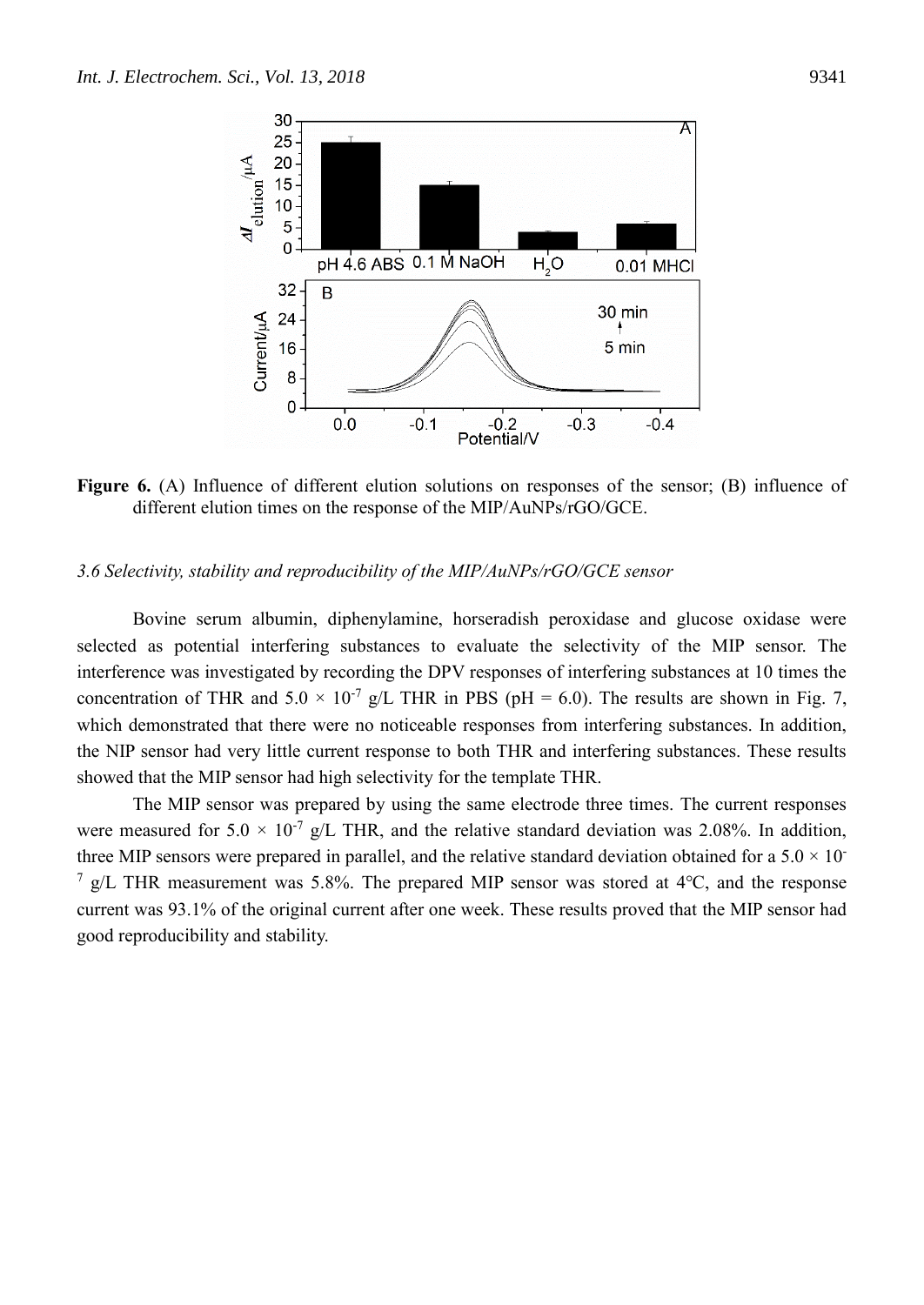

**Figure 7.** Responses of the MIP/AuNPs/rGO/GCE to different substances.

*3.7 Analytical performance of the MIP Sensor*



**Figure 8.** (A) Differential pulse voltammetry responses of the MIP/AuNPs/rGO/GCE sensor to different concentrations of THR; (B) linear fitting curve.

In the optimal experimental conditions, the peak current variation of PTH at the MIP sensor by the DPV technique was measured upon interacting with different concentrations of THR. As shown in Fig. 8, the peak current decreased with the increase of the THR concentration, which was ascribed to the fact that more THR molecules combined with the imprinted sites when the concentration of THR increased, leading to the depression of the electron transfer between PTH and the base electrode, thus resulting in a decrease of the peak current. The peak current variation (Δ*I*) was found to be linearly related to the logarithm of the THR concentration in the range from  $1.0 \times 10^{-8}$  g/L to  $1.0 \times 10^{-5}$  g/L, as shown in Table 1. The analytical properties of the sensor were compared with those of the literature, including the redox probe, analytical method, linear range, and detection limit. As shown in Table 2,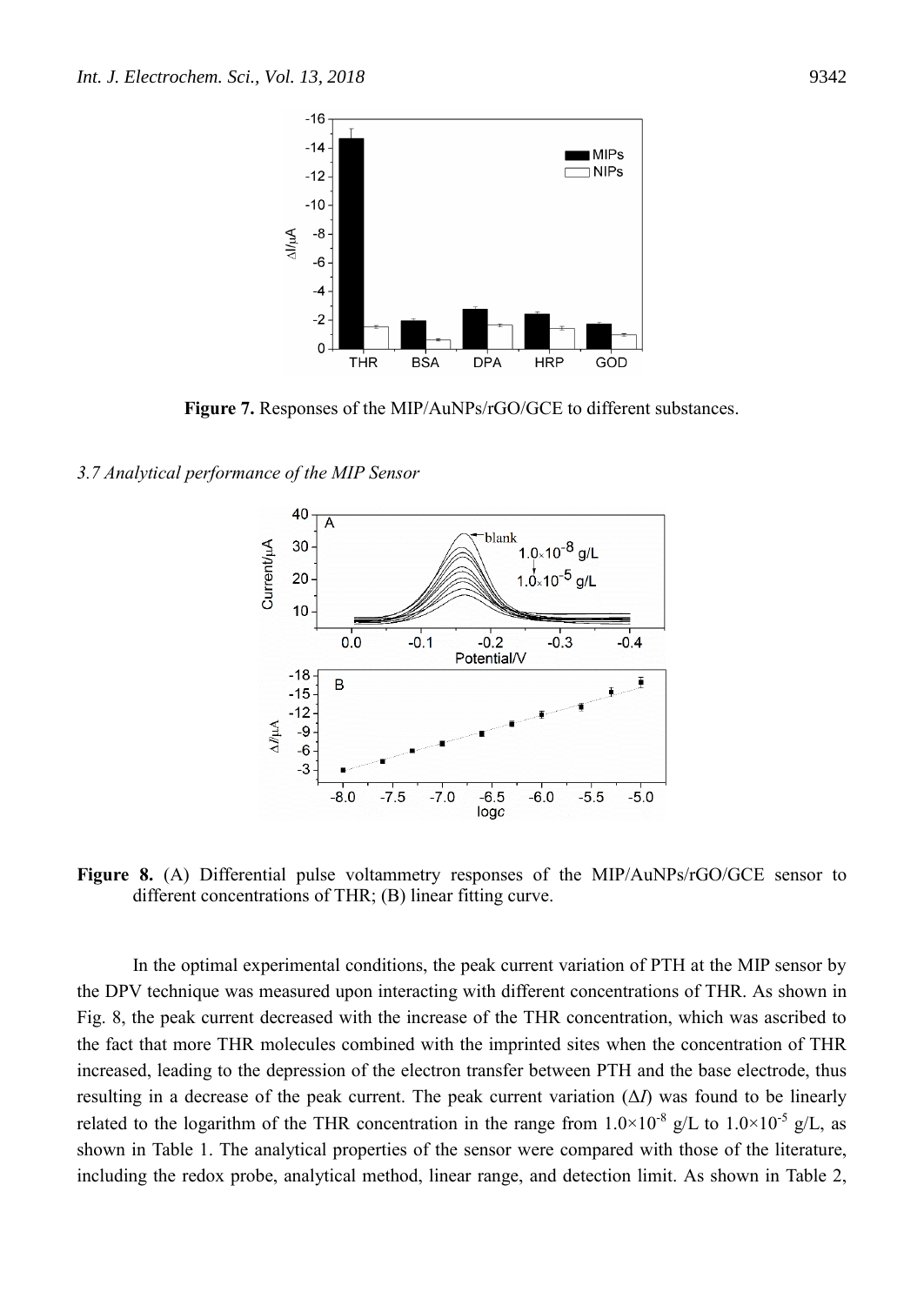the proposed sensor showed a low detection limit and comparable linearity, which was ascribed to the excellent electroactive performance of the PTH redox probe and the synergistic effect of rGO and AuNPs.

| Regression equation           | $\Delta I$ (µA) = -38.23 - 4.42 logc (g/L)     |
|-------------------------------|------------------------------------------------|
| Linear range                  | $1.0\times10^{-8}$ g/L $~1.0\times10^{-5}$ g/L |
| Detection limit               | $1.0 \times 10^{-9}$ g/L                       |
| Correlation coefficient $(R)$ | 0.995                                          |

**Table 1** Analytical performance of the sensor for THR

**Table 2**. Analytical properties of sensors for the detection of THR

| Redox probe                  | Analytical method             | Linear range                                | Detection limit     | Reference |
|------------------------------|-------------------------------|---------------------------------------------|---------------------|-----------|
|                              |                               |                                             |                     |           |
| Porphyrin                    | <b>DPV</b>                    | $5 \text{ nmol/L} \sim 1500 \text{ nmol/L}$ | $0.2$ nmol/L        | 32        |
| Polyaniline                  | <b>DPV</b>                    | 0.1 pmol/L $\sim$ 4 nmol/L                  | $80 \text{ fmol/L}$ | 33        |
| $[Fe(CN)6]$ <sup>4-/3-</sup> | <b>EIS</b>                    | $0.3 \text{ nmol/L} \sim 50 \text{ nmol/L}$ | $0.01$ nmol/L       | 34        |
| Methylene blue               | Square<br>wave<br>voltammetry | $2$ pmol/L $\sim$ 50 nmol/L                 | $0.97$ pmol/L       | 35        |
| Polythionine                 | <b>DPV</b>                    | $0.27$ pmol/L $\sim 0.27$ nmol/L            | $27$ fmol/L         | This work |

To further demonstrate the applicability of the MIP sensor, two different THR samples were prepared in 0.1% bovine serum, and the concentrations of THR were  $5.0 \times 10^{-7}$  g/L and  $5.0 \times 10^{-6}$  g/L, respectively. The recoveries for these two samples by three determinations were 94.3% and 98.6%, respectively, which is indicative of the satisfactory analytical results.

# **4. CONCLUSIONS**

In this work, a novel electrochemical MIP sensor for the detection of THR was fabricated by the MIP film and nanocomposites of rGO and AuNPs modifying the GCE. The nanocomposites of rGO and AuNPs enhanced the sensitivity of the MIP sensor. The MIP film PTH was used as the redox probe for the measurement of the signal change after the binding of THR, thus simplifying the preparation process of the MIP sensor and requiring no external electroactive probe of  $[Fe(CN)_6]$ <sup>3-</sup>. The performance of the MIP sensor was tested by CV, DPV and EIS. It can be concluded that the molecularly imprinted sensor prepared by this method exhibited a good linear response in the range of  $1.0 \times 10^{-8}$  g/L  $\sim$ 1.0  $\times$  10<sup>-5</sup> g/L for THR with a detection limit of  $1.0 \times 10^{-9}$  g/L (S/N = 3).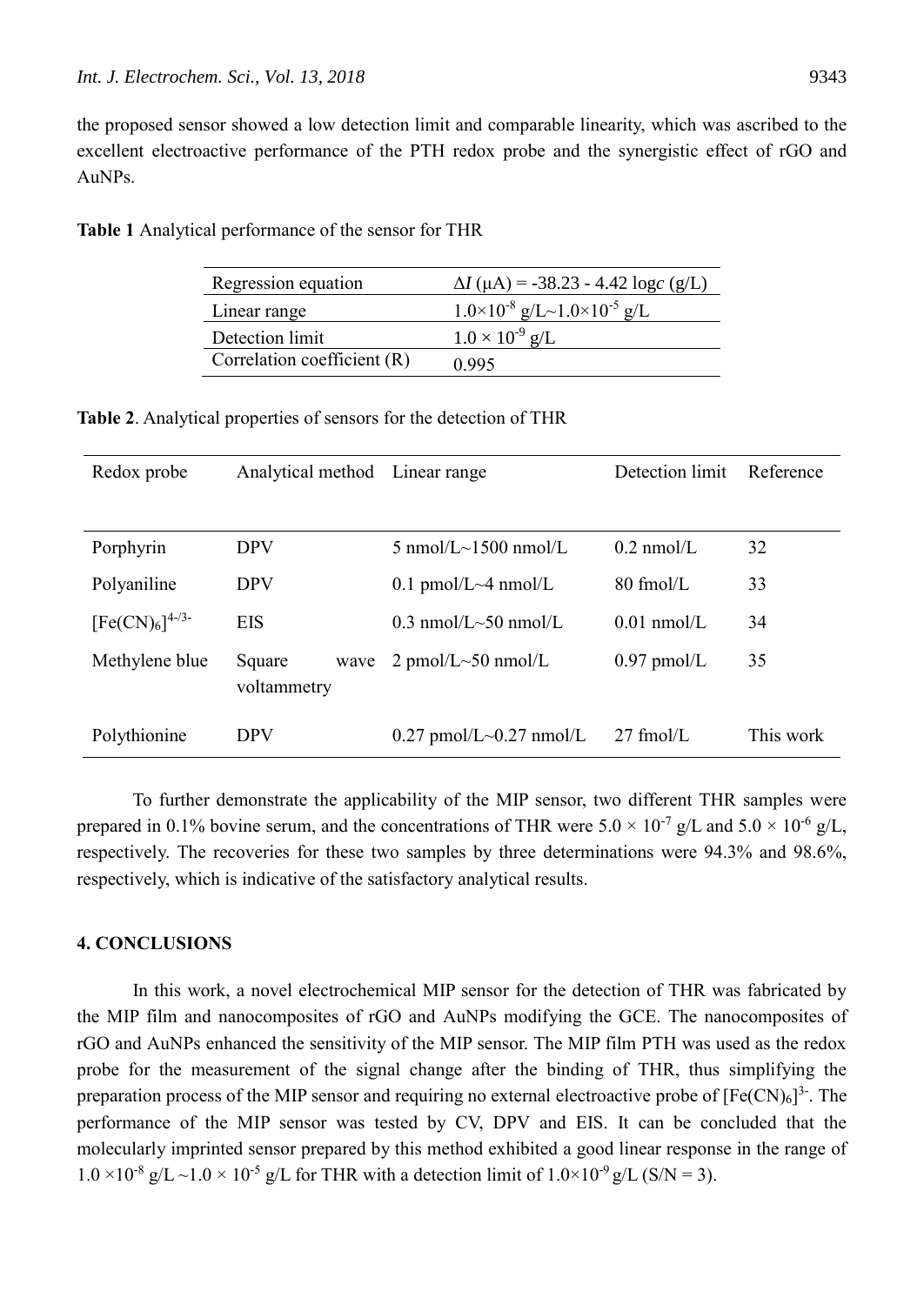#### ACKNOWLEDGMENTS

This work was financially supported by the National Natural Science Foundation of China (21465012) and the Natural Science Foundation of Jiangxi Province of China (20171BAB203017).

# **References**

- 1. R. Gui, H. Jin, H. Guo, Z. Wang, *Biosens. Bioelectron.*, 100 (2018) 56.
- 2. Y. Li, Li Y., M. Hong, Q. Bin, Z. Lin, Z. Lin, Z. Cai, G. Chen, *Biosens. Bioelectron.*, 42 (2013) 612.
- 3. Y. Liu, J. Liu, J. Liu, W. Gan, B. C. Ye, Y. C. Li, *Microchim. Acta*, 184 (2017) 1285.
- 4. S. Menon, Jesny S, K. G. Kumar, *Talanta*, 179 (2018) 668.
- 5. Y. G. Li, J. Liu, Y. Zhang, M. Gu, D. Y. Wang, Y. Y. Dang, B. C. Ye, Y. C. Li, *Biosens. Bioelectron.*, 106 (2018) 71.
- 6. W. Z. Xu, F. Yuan, C.Y. Li, W. H. Huang, X. Y. Wu, Z. Q. Yin, W. M. Yang, *J. Sep. Sci.*, 39 (2016) 4851.
- 7. B. Sun, X. Ni, Y. Cao, G. Cao, *Biosens. Bioelectron.*, 19 (2017) 354.
- 8. M. X. Li, X. H. Wang, L. M. Zhang, X. P. Wei, *Anal. Biochem.*, 530 (2017) 68.
- 9. X. Kan, Z. Xing, A. Zhu, Z. Zhao, G. Xu, C. Li, H. Zhou, *Sens. Actuators B*, 168 (2012) 395.
- 10. J. Xia, X. Cao, Z. Wang, Z. Yang, M. Yang, F. Zhang, B. Lu, F. Li, L. Xia, Y. Li, Y. Xia, *Sens. Actuators B*, 225 (2016) 305.
- 11. N. Karimian, A. P. F. Turner, *Biosens. Bioelectron.*, 59 (2014) 160.
- 12. X. Shen, Y. Ma, Q. Zeng, J. Huang, J. Tao, L. Wang, *Chemistry Select*, 2 (2017) 6549.
- 13. M. E. Ghica, C. M. A. Brett, *Talanta*, 130 (2014) 198.
- 14. S. M. Yang, A. H. Huang, W. L. Zha, Z. P. Wei, L. Z. Zheng, *Acta Chim. Sinica*, 69 (2011) 2143.
- 15. N. N. Mai, X. Y. Liu, X.D. Zeng, L. Xing, W. Z. Wei, S. L. Luo, *Microchim. Acta*, 168 (2010) 215.
- 16. M. M. Rahman, N. S. Lopa, Y. J. Kim, D. K. Choi, J. J. Lee, *J. Electrochem. Soc.*, 163 (2016) B153.
- 17. A. Fatoni, A. Numnuam, P. Kanatharana, W. Limbut, P. Thavarungkul, *Analyst*, 139 (2014) 6160.
- 18. L. Li, L. Fan, Y. Dai, X. Kan, *Microchim. Acta*, 182 (2015) 2477.
- 19. G. Li, S. Li, Z. Wang, Y. Xue, C. Dong, J. Zeng, Y. Huang, J. Liang, Z. Zhou, *Anal. Biochem.*, 547 (2018) 37.
- 20. Q. Zhao, J. Gao, *Chem. Commun.*, 49 (2013) 7720
- 21. Z. Chen, Y. Tan, C. Zhang, L. Yin, H. Ma, N. Ye, H. Qiang, Y. Lin, *Biosens. Bioelectron.*, 56 (2014) 46
- 22. S. Yang, L. Li, X. Zhang, P. Shang, S. Ding, W. Zha, W. Xu, *Can. J. Chem.* 95(2017) 799.
- 23. W. S. Hummers, R. E. Offeman, *J. Am. Chem. Soc.*, 80 (1958) 1339.
- 24. J. M. Jian, Y. Y. Liu, Y. L. Zhang, X. S. Guo, Q. Cai, *Sensors*, 13 (2013) 13063.
- 25. S. M. Yang, W. L. Zha, H. Li, Q. Sun, B. Liu, L. Z. Zheng, *Chem. J. Chinese U.* 34 (2013) 551.
- 26. Y. Ma, X. L. Shen, Q. Zeng, L. S. Wang, *Microchim. Acta*, 184 (2017) 4469.
- 27. Y. Liu, J. Liu, J. Liu, W. Gan, B. Ye, Y. Li, *Microchim. Acta*, 184 (2017) 1285.
- 28. A.J.S. Ahammad, A.A. Shaikh, N.J. Jessy, T. Akter, A.A. Mamun, P.K. Bakshi, *J. Electrochem. Soc.*, 162 (2015) B52.
- 29. H. J. Chen, Z. H. Zhang, D. Xie, R. Cai, X. Chen, Y. N. Liu, S. Z. Yao, *Electroanalysis*, 24 (2012) 2109.
- 30. A. Salimi, B. Kavosi, F. Fathi, R. Hallaj, *Biosens. Bioelectron.*, 42 (2013) 439.
- 31. D. M. Hawkins, D. Stevenson, S. M. Reddy, *Anal. Chim. Acta*, 542 (2005) 61.
- 32. H. Zhang, S. Shuang, L. Sun, A. Chen, Y. Qin, C. Dong, *Microchim. Acta*, 181 (2014) 189.
- 33. Z. Su, X. Xu, H. Xu, Y. Zhang, C. Li, Yan Ma, D. Song, Q. Xie, *Microchim. Acta*, 184 (2017) 1677.